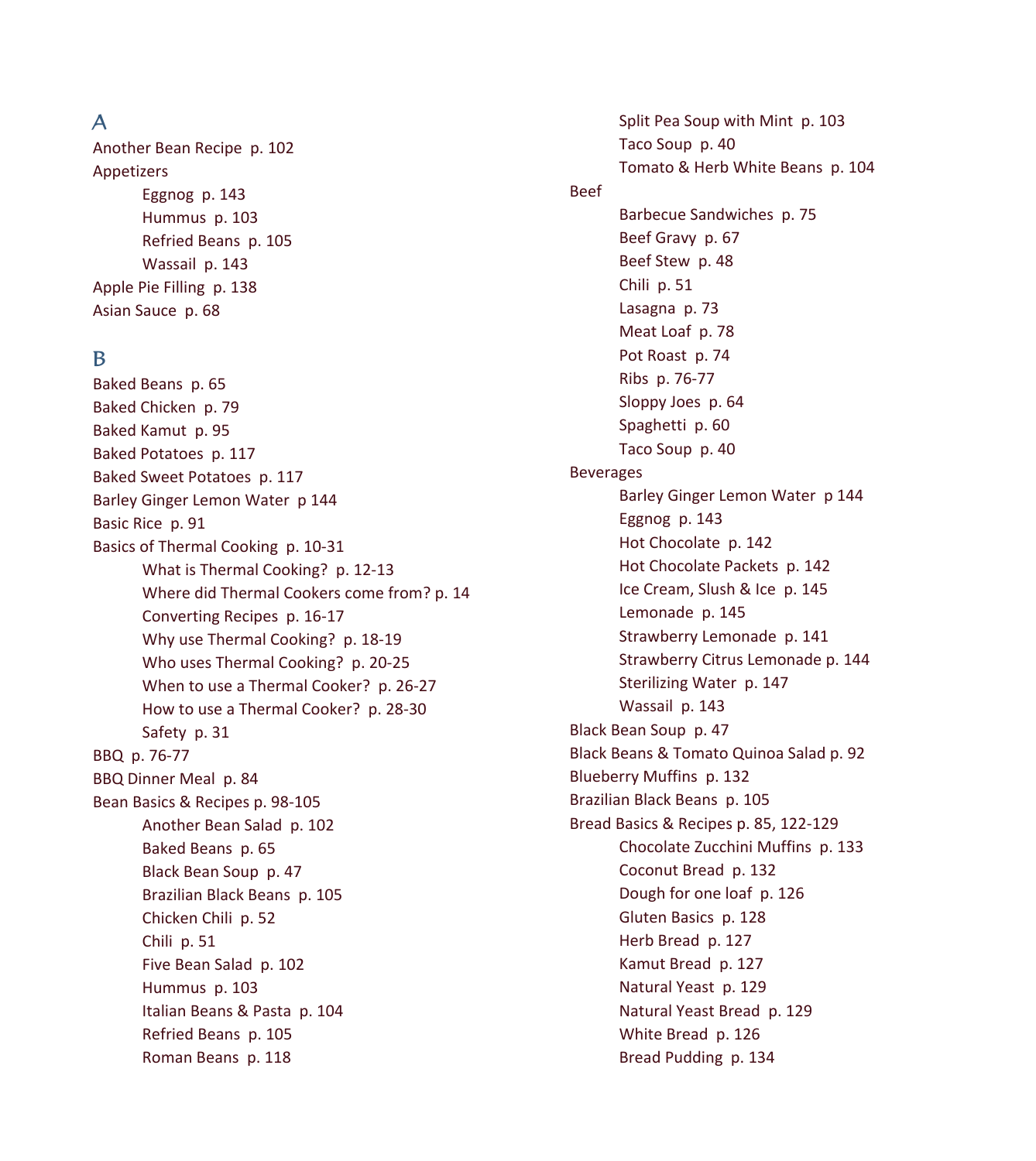Breakfast Blueberry Muffins p. 132 Breakfast Cereal p. 96 Breakfast Quinoa p 97 Cereal Muffins p. 97 Chocolate Zucchini Muffins p. 133 Coconut Cake p. 132 Granola p. 96 Yogurt p. 146 Bucket Meal Labels p. 164-171 Baked Beans Labels p. 167 Chicken Chili Labels p. 163 Chicken Enchilada Labels p. 165 Gravy Base Meal Labels p. 168 Oriental Sauce Base Meal Labels p. 169 Sloppy Joe Labels p. 166 Spaghetti Labels p. 164 Taco Soup Labels p. 162 Bucket Meals p. 58-69 Baked Beans p. 65 Chicken Chili p. 52 Chicken Enchiladas p. 62 Oriental Sauce Mix p. 68 Ready Gravy Mix p. 66 Sloppy Joes p. 64 Spaghetti p. 61 Taco Soup p. 40

# $\mathcal{C}_{\mathcal{C}}$

Cake Blueberry Muffins p. 132 Cake p. 133 Cereal muffins p. 97 Chocolate Pudding Cake p. 135 Chocolate Zucchini Muffins p. 133 Coconut Cake p. 132 Casserole Chicken & Broccoli Casserole p. 54-55 Chicken Enchilada p. 62-63 Ham & Potato Casserole p. 56-57 Lasagna p. 72-73 Cereal Muffins p. 97

Chicken Chicken & Broccoli Casserole p. 54-55 Chicken & Dumplings p. 42-43 Chicken Chili p. 52-53 Chicken Chowder p. 44-45 Chicken Enchiladas p. 62-63 Chicken Gravy p. 67 Chicken Soup p. 43 Lemon Pepper Chicken p. 79 Oriental Sauces p. 68-69 Chili p. 50-51 Chili Seasoning p. 148 Chocolate Pudding cake p. 135 Chocolate Zucchini Muffins p. 133 Chowder Base p. 44-45 Cobbler p. 138 Cobbler Topping p. 139 Coconut Cake p. 132 Container Cooking p. 80-85 BBQ Chicken Meal p. 84 Beef Stew p. 48 Bread p. 85, 124-127, 129 Bread Pudding p. 134 Breakfast Cereal p. 96 Cake p. 133 Chicken Enchiladas p. 62 Chocolate Pudding Cake p. 135 Cobbler p. 138-139 Crisp p. 138-139 Herb Chicken p. 79 Lasagna p. 72-73 Lava Pudding p. 137 Mashed Potatoes p. 116 Meatloaf p. 78 Muffins p. 97, 132, 133 Pasta p. 106-111 Quiche p. 84 Root Vegetables p. 119 Scalloped Potatoes p. 117 Shepherds Pie Meal p. 84 Spaghetti p. 60-61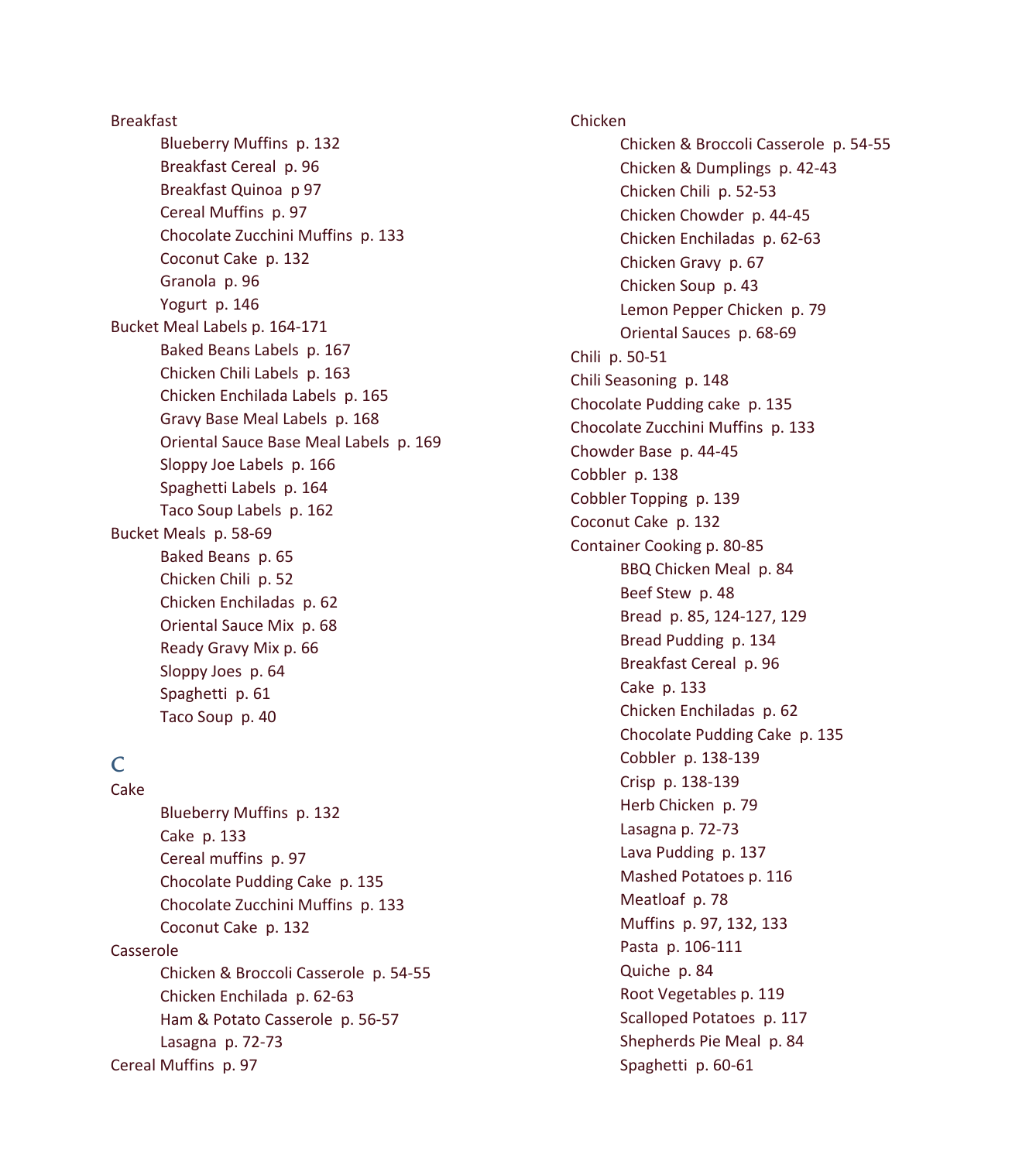Sweet Breads p. 132-133 Converting Recipes p. 16-17 Country Gravy p. 67

Cranberry, Wild Rice & Buckwheat Salad p. 93 Crisp p. 138 Crisp Topping p. 139 Curry Sauce p. 67

# D

Dehydrated Beans p. 101 Dessert Basics & Recipes p. 130-139 Apple Pie Filling p. 138 Blueberry Muffins p. 132 Bread Pudding p. 134 Chocolate Pudding Cake p. 135 Chocolate Zucchini Muffins p. 133 Crisp Topping p. 139 Coconut Cake p. 132 Cobbler Topping p. 139 Easy Cobbler Topping p. 139 Khir Rice Pudding p. 136 Lava Pudding p. 137 Peach Plum Pie Filling p. 138 Super Simple Cake p. 133 Traditional Rice Pudding p. 136 Vanilla Sauce p. 134 Distilled Water p. 147 Drinks See Beverages

# E

Easy Cobbler Topping p. 139 Eggnog p. 143

#### F

Fish p. 79 Five Bean Salad p. 102 Food Storage Meal Planner p. 34-35 Fruit Apple Pie Filling p. 138 Barley, Ginger & Lemon Water p. 144  Blueberry Muffins p. 132 Breakfast Quinoa p. 97 Cranberry, Wild Rice & Buckwheat Salad p. 93 Granola p. 96 Orange Sauce p. 68 Peach Plum Pie Filling p. 138 Lemon Sauce p. 68 Lemonade p. 144 Strawberry Lemonade p. 142

# G

Grain Basics & Recipes p. 88-97 Another Bean Salad p. 102 Baked Kamut p. 95 Basic Rice p. 91 Black Beans & Tomato Quinoa Salad p. 92 Breakfast Quinoa p 97 Cereal Muffins p. 97 Chicken & Broccoli Casserole p. 54-55 Cranberry, Wild Rice & buckwheat Salad p 93 Granola p. 96 Ham Fried Rice p. 92 Kamut Bread p. 127 Khir Rice Pudding p. 136 Lemon Rice Pilaf p. 94 Meatless Shepherd's Pie p. 95 Pork Kamut Lettuce Wraps p 93 Three Grain Salad p. 92 Traditional Rice Pudding p. 136 Warm Granola Cereal p. 96 Granola p. 96 Gravy Base Mixes Beef Gravy p. 67 Chicken Gravy p. 67 Country Gravy p, 67 Curry Gravy p. 67 Gravy Base Mix p. 66 Ready Gravy Mix p. 66 Onion Gravy p. 67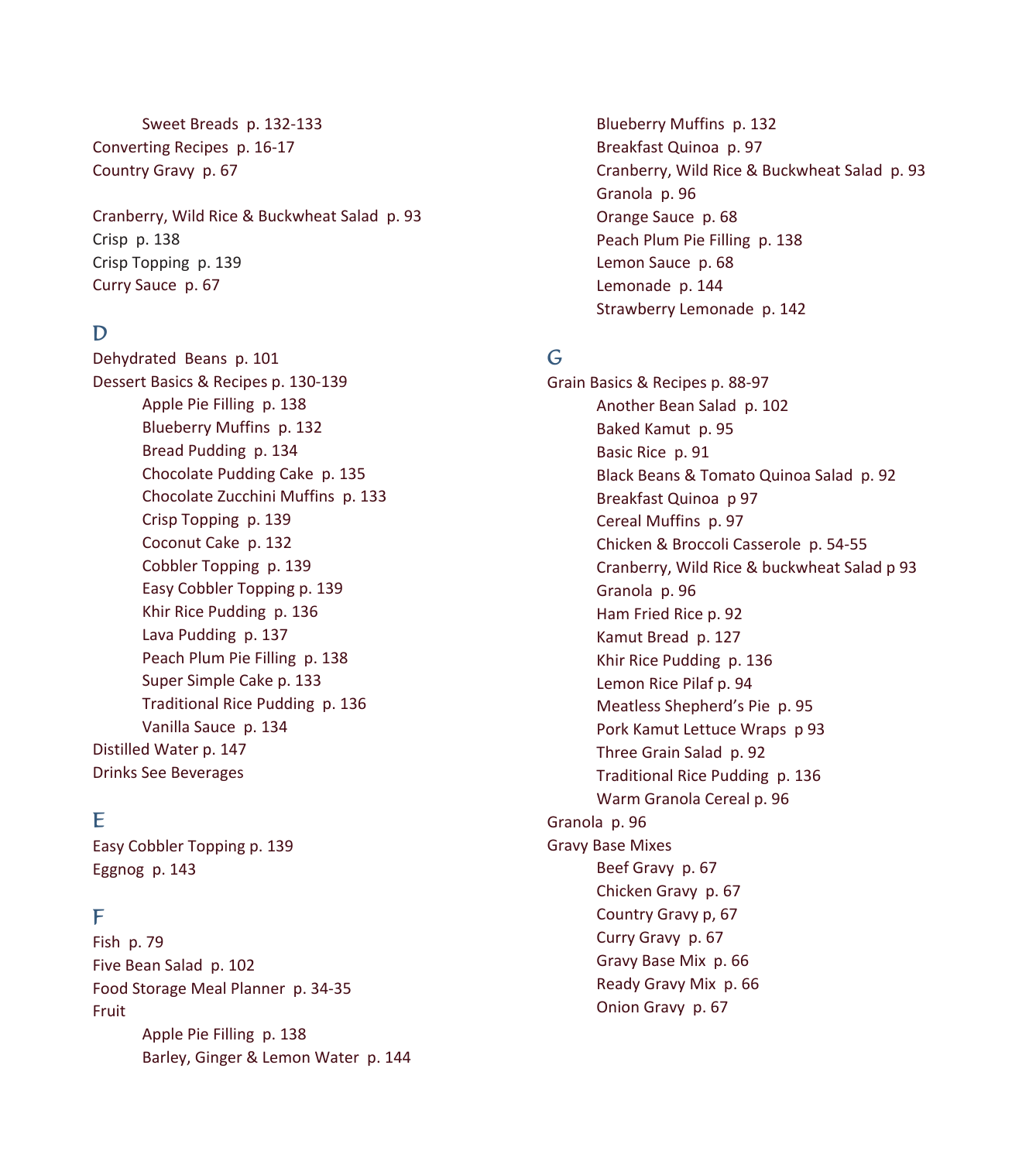# H

Ham & Potatoes p. 56-57 Ham Fried Rice p. 94 Herb Bread p. 127 Herb Chicken p. 79 Herbes de Provedence p. 148 Hot Chocolate p. 142 Hot Chocolate Packets p. 142 How to use a Thermal Cooker P. 28-30 Hummus p. 103

# I

Ice Cream, Slush & Ice p. 145 Italian Beans & Pasta p. 104 Italian Seasoning p. 148 Italian Wedding Soup p. 38-39

# K

Kamut Bread p. 127 Khir Rice Pudding p. 136

# L

Lasagna p. 72-73 Lava Pudding p. 137 Lemon Herb Chicken p. 79 Lemon Rice Pilaf p. 92 Lemonade p. 145

### M

Mashed Potatoes p. 116 Meal Planner p. 34-35 Meatless Shepherd's Pie p. 95 Meatloaf p. 78 **Muffins**  Blueberry Muffins p. 132 Cereal Muffins p. 97 Chocolate Zucchini Muffins p. 133 Coconut Muffins p. 132 "Meat" of the Meal p. 70-79 Baked Chicken p. 79

 BBQ p. 76-77 Fish p. 79 Lemon Herb Chicken p. 79 Lasagna p. 72-73 Meat Loaf p. 78 Pot Roast p. 74 Sweet Pork p. 75

# N

Natural Yeast p. 129 Natural Yeast Bread p. 129

### $\Omega$

Orange Sauce p. 68 Oreccetti Pesto Pasta p. 110 Oriental Noodle Salad p. 111 Oriental Sauce Base Mix p. 68

# P

Pasta Basics & Recipes p. 106-111 Italian Beans & Pasta p. 104 Lasagna p. 72-73 Oreccetti Pesto Pasta p. 110 Oriental Noodle Salad p. 111 Spaghetti p. 60 -61 Tortellini Con Panna p. 111 Traditional Pasta Salad p. 110 Peach Plum Pie Filling p. 138 Pork & Kamut Lettuce Wraps p. 93 Pork Brazilian Black Beans p. 105 Ham & Potato Casserole p. 56-57 Ham "Fried" Rice p. 94 Italian Wedding Soup p. 38-39 Oriental Sauces p. 68 Pork & Kamut Lettuce Wraps p. 93 Split Pea Soup with Mint p. 103 Sweet Pork p. 75 Pot Roast p. 74 Potato Salad p. 116 Pudding Bread Pudding p. 134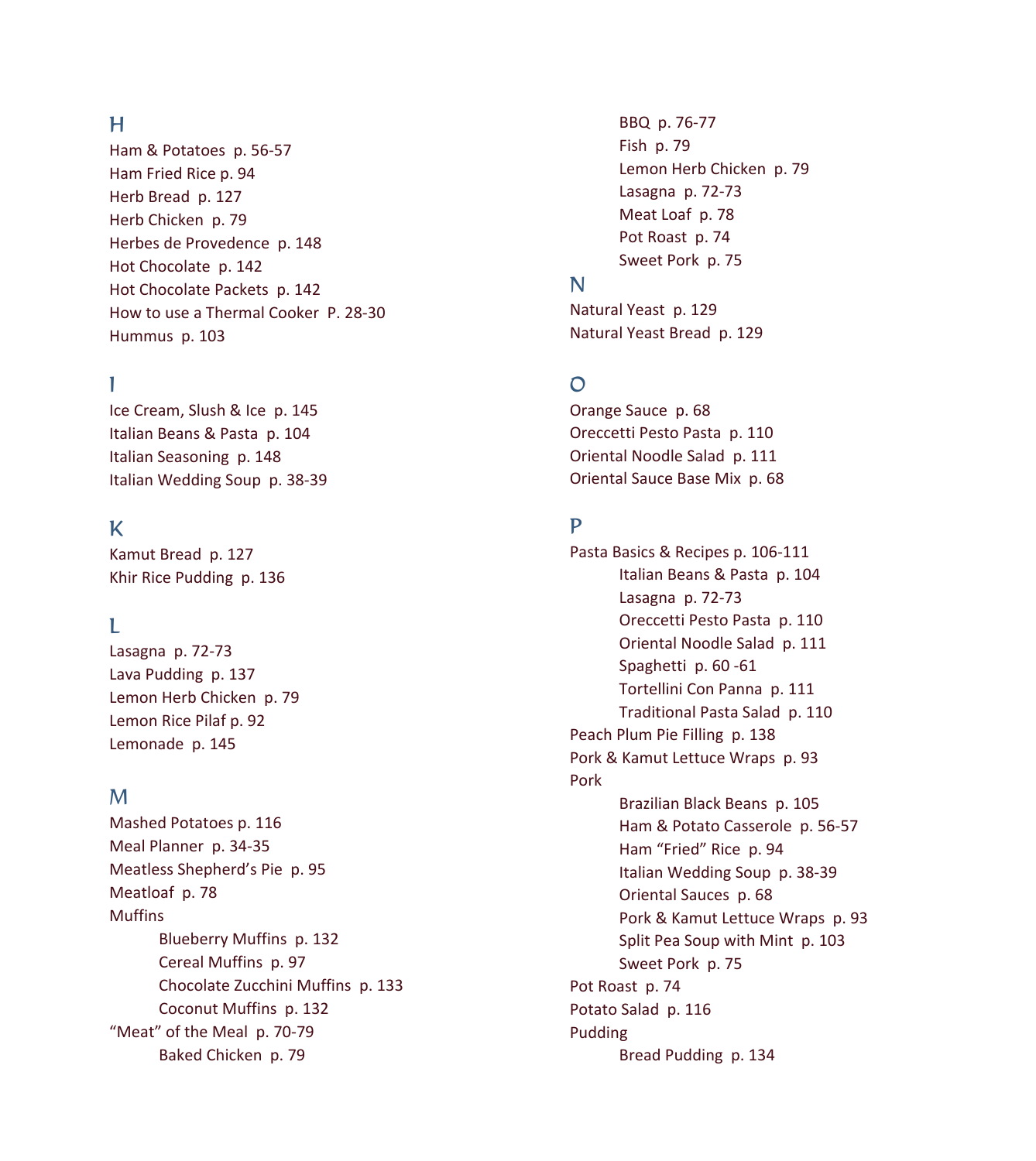Chocolate Pudding Cake p. 135 Khir Rice Pudding p. 136 Lava Pudding p. 137 Traditional Rice Pudding p. 136

### $\Omega$

Quiche p. 84

#### R

Ready Gravy Mix p. 66 Ready Meal Labels p. 151-163 Black Bean Soup Labels p. 156 Chicken & Broccoli Labels p. 160 Chicken & Dumpling Labels p. 152-153 Chicken Chili Labels p. 159 Chicken Chowder Labels p. 155 Chili Labels p. 158 Chowder Base Labels p. 154 Ham & Potato Labels p. 161 Italian Wedding Soup Labels p. 150 Stew Labels p. 157 Taco Soup Labels p. 151 Ready Meals p. 36-57 Beef Stew p. 49 Black Bean Soup p. 46 Chicken & Broccoli p. 54 Chicken & Dumplings p. 42-43 Chicken Chili p. 53 Chicken Chowder p. 44 Chili p. 50 Chowder Base p. 44 Dumplings p. 43 Ham & Potatoes p. 57 Italian Wedding Soup p. 38 Taco Soup p. 41 Refried Beans p. 105 Rice Another Bean Recipe p. 102 Cranberry, Wild Rice & Buckwheat Salad p. 93 Ham "Fried" Rice p. 92 Lemon Rice Pilaf p. 92 Rice & Quinoa p. 89

 Rice Pudding p. 136 Khir p. 136 Traditional p. 136 Three-Grain Salad p. 92 "Roasted" Root Veggies p. 119 Roman Beans p. 118

### S

Salads Another Bean Salad p. 102 Black Bean & Tomato Quinoa Salad p. 92 Cranberry, Wild Rice & Buckwheat Salad p. 93 Five Bean Salad p. 102 Oriental Noodle Salad p. 111 Potato Salad p. 116 Three-Grain Salad p. 92 Traditional Pasta Salad p. 110 Sauces Asian Sauce p. 68 Lemon Sauce p. 68 Orange Sauce p. 68 Oriental Sauce Mix p. 68 Teriyaki Sauce p. 68 Vanilla Sauce p. 134 Scalloped Potatoes p. 117 Seasonings p. 148 Chili Seasoning Mix p. 148 Herbes de Provence Mix p. 148 Italian Seasoning Mix p. 148 Taco Seasoning Mix p. 148 Sides - Move to the side p. 84-119 Bean Basics & Recipes p. 98-105 Grain Basics & Recipes p. 88-97 Pasta Basics & Recipes p. 106-111 Vegetable Basics & Recipes p. 112-119 Shepherds Pie Meal p. 84 Sloppy Joes p. 64 Soup Beef Stew p. 48-49 Black Bean Soup p. 46-47 Chicken Chili p. 52-53